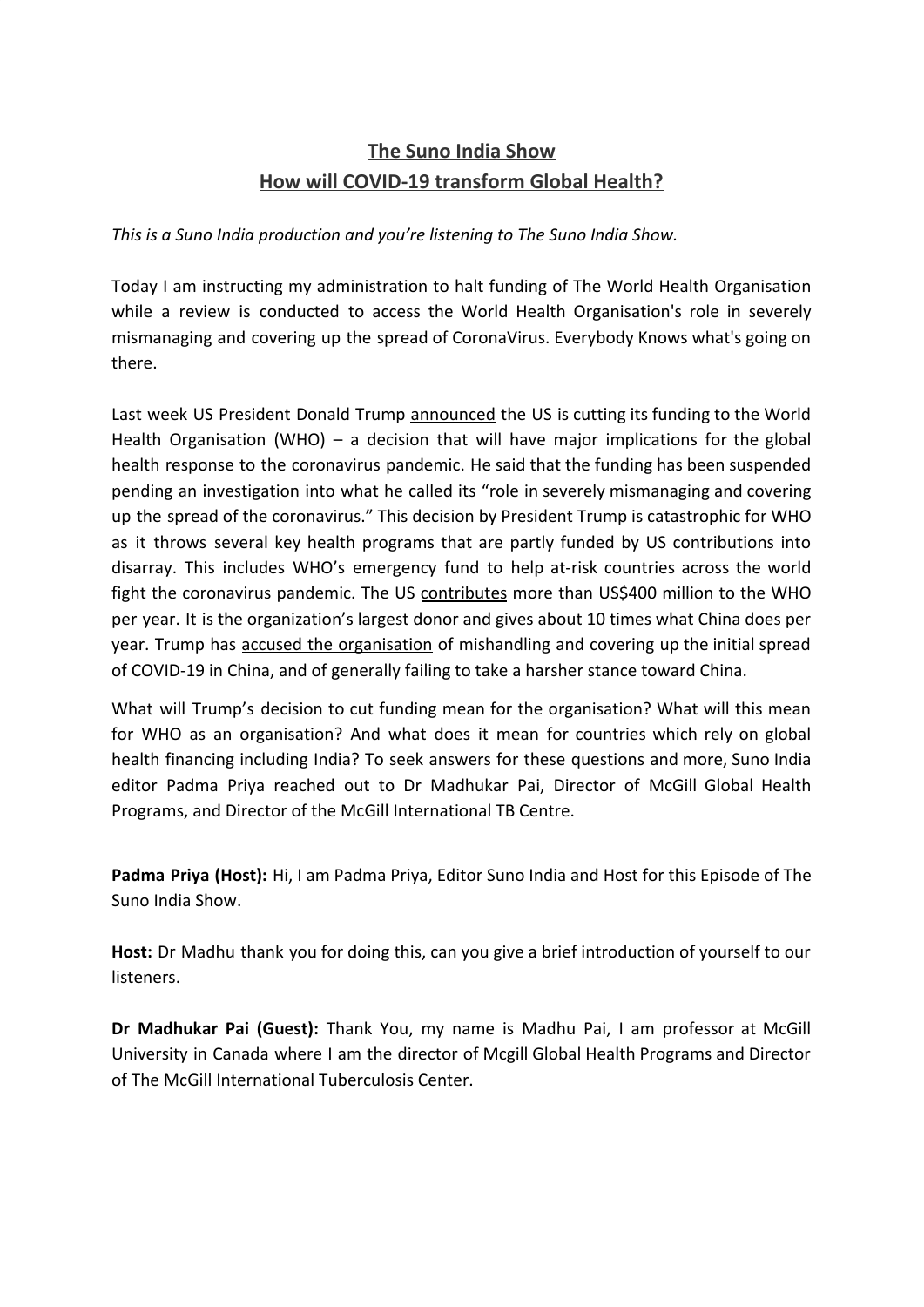**Host:** Thank you so much Dr. Madhukar. I actually wanted to sort of Kickstart this Conversation by asking one How are you doing? How is the situation in Canada, how are you there? How difficult has it been for you to see the pandemic spreading in the world? **Guest:** Well, that's surreal like it is for all of us, Canada thankfully is not on the same rapid

explosion pattern as the US or the Uk, nevertheless cases are rising. We seem to be at least tending to flatten out in the last few days, but then essentially isolating at home and anxiety is what will happen if we go to work or school. Nobody is quite sure when and how to release from lockdown and that's how big anxiety is. The canadian health system given that it is 100% public universal health coverage , at least no one here is anxious about medical healthcare or anything. We have social benefits here, while there are no big stars in canada. Everyone is doing their jobs, all our provinces, it's not flamboyant but it is steady and everybody is pulling around, people are cooperating. So, I feel that Canada will come out OK. My biggest anxiety is India as you can imagine, where my family is and my wife's family is and we are constantly worried about India. All my TB research is in India, and I am very stressed about how covid will damage the already fragile TB infrastructure and TB care resources in India.

**Host:** Also, how has it been for you as an epidemiologist to watch your subject suddenly become the star and everybody now wanting to talk about flattening the curve, the statistics, everybody now seems to be interested. How has it been for you?

**Guest:** Well, it's interesting and nice in some ways that public health is in discussion and everybody seems to be aware, everyone has gotten a joult. I think, including our politicians, that if you ignore health, it will come back and bite you. So, I do see that this pandemic has some positive lessons, for global health and public health that people will finally appreciate its importance, even though it's invisible, people will realize that you need a solid public healthcare system to protect you. All that makes me happy because for years, we used to plead you know for some attention to public health, surveillance, handwashing, vaccines, how many times we pleaded with people to take a vaccine and now everyone wants a vaccine right. So, it is a pandemic for people to wake up and see what was obvious for decades. So from that perspective it is good but as I have written in my article in Forbes,I see a lot of negatives for this pandemic in the area of global health and backlash against WHO is one of those.

**Host:** Coming to the point about the backlash to WHO, i think since the beginning of this Whole Pandemic which even before it was classified as pandemic, there was a lot of dissatisfaction being thrown up about WHO handling this situation and now more recently, that he will be withdrawing, US will be withdrawing funding to WHO, How do you think, this is going to playout just in terms of the role of WHO as an international organisation and also in terms of global and public health.

**Guest:** So, I think it's worthwhile trying to understand what WHO is as an agency. WHO is a united nations agency and it is an agency explicitly tasked by the United nations to look after global health. There is no other body, which has the mandate that WHO has and who owns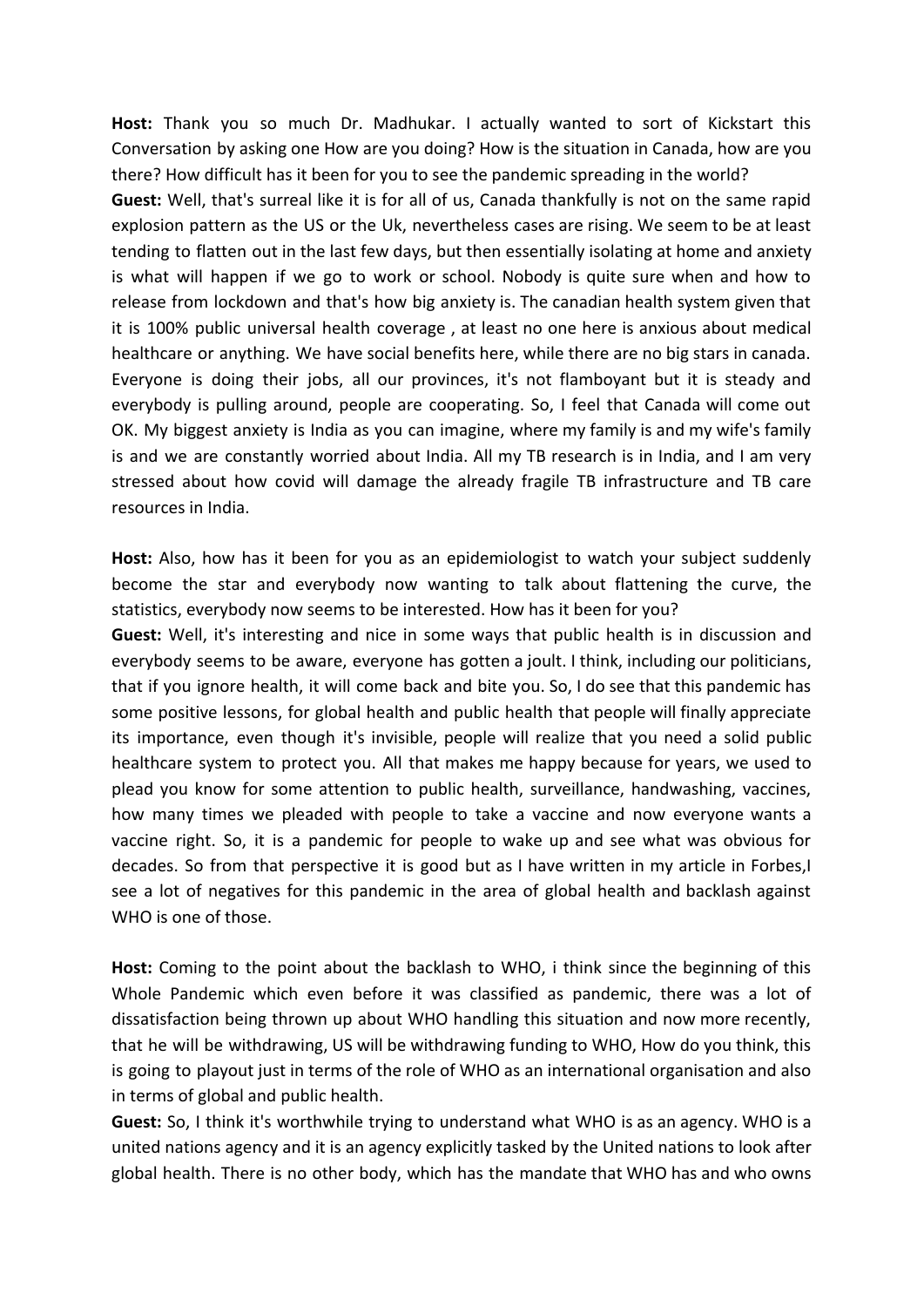WHO is the member states. Right, they are supposed to contribute based on their GDP, a certain fraction of money every year, it's called assist contribution and then they hold WHO accountable, so the united states does contribute to WHO, cause US is a member state, India contributes to WHO, india is a member state and the US, India, China they all have a right to hold WHO accountable. So, there is no problem here. unfortunately, for decades actually, member states have not been contributing enough to WHO, so what happens is for the need that WHO has, the proportion of total budget that comes from member states got smaller and smaller and though WHO had no choice to go out and raise their own money through voluntary contributions, voluntary contributions are like gifts and donations and grants and small contracts and whatnot, so if you look at it now. For example- Gates foundation turns out to be a big contributor to WHO, gates foundation is not a member state, gates foundation is private philanthropy foundation run by two individuals. But by giving those voluntary contributions or gifts or charity donations, these agencies that are giving that kind of money have an oversize influence on the WHO agenda. The agenda of WHO should ideally be decided by countries, which is why the world health assembly happens every year. Accountabilities should be to countries,agenda should be set by WHO head but in practice, the budget is so external to member states, other groups have a big influence on How WHO works and what they end up doing, for example-if i gave money to WHO nad say use the money only for TB, but then WHO is dealing with Covid. But now can they take my money and use it for Covid? No, because i have earmarked it for just tb, or polio or whatever and WHO is struck because they don't have enough discretionary power because most of their budget is struck in this box which is different from main country core contribution, so this depletion of WHO core budget has not been a new thing, it has been pointed out for decades when one doctor said this is his biggest challenge where he needs enough discretionary power of budget, so that when the next crises come he doesn't have to go around begging, he would have enough money from his core resources, this is what happened with ebola. When ebola hit west africa, WHO was found seriously short on resources because they could not muster enough people, enough resources to go and do something, so they delayed it and it cost whole of world a lot and they got slammed and they publicly admitted that they have failed, this time around when COVID hit WHO explicitly out out a statement, that we need X millions of dollar, today the world has paid trillions to deal with this Covid, if countries had sensibly given WHO the money that they needed right at start of COVID, maybe things would not have been this bad, right this is one of the points. Is WHO perfect, not by a long shot. It was never perfect and it will probably be perfect, because it is answering to 100's of bosses and each country is a boss. Each one pulls and pushes WHO based on what they want, what is correct for them. So, china does push WHO, india can push WHO, United States for sure is pushing WHO, so imagine yourselves working for 200 bosses with limited amount if money or discretion ability and i ask myself what would i do in that situation, it is impossible task to make all countries happy and then you have this crises where every crisis that come and crises keep on coming, it was ebola then it will be something else, next it will be climate change and if you don't have enough resources, how do you expect agency to react. So, i am not trying to defend WHO, i am just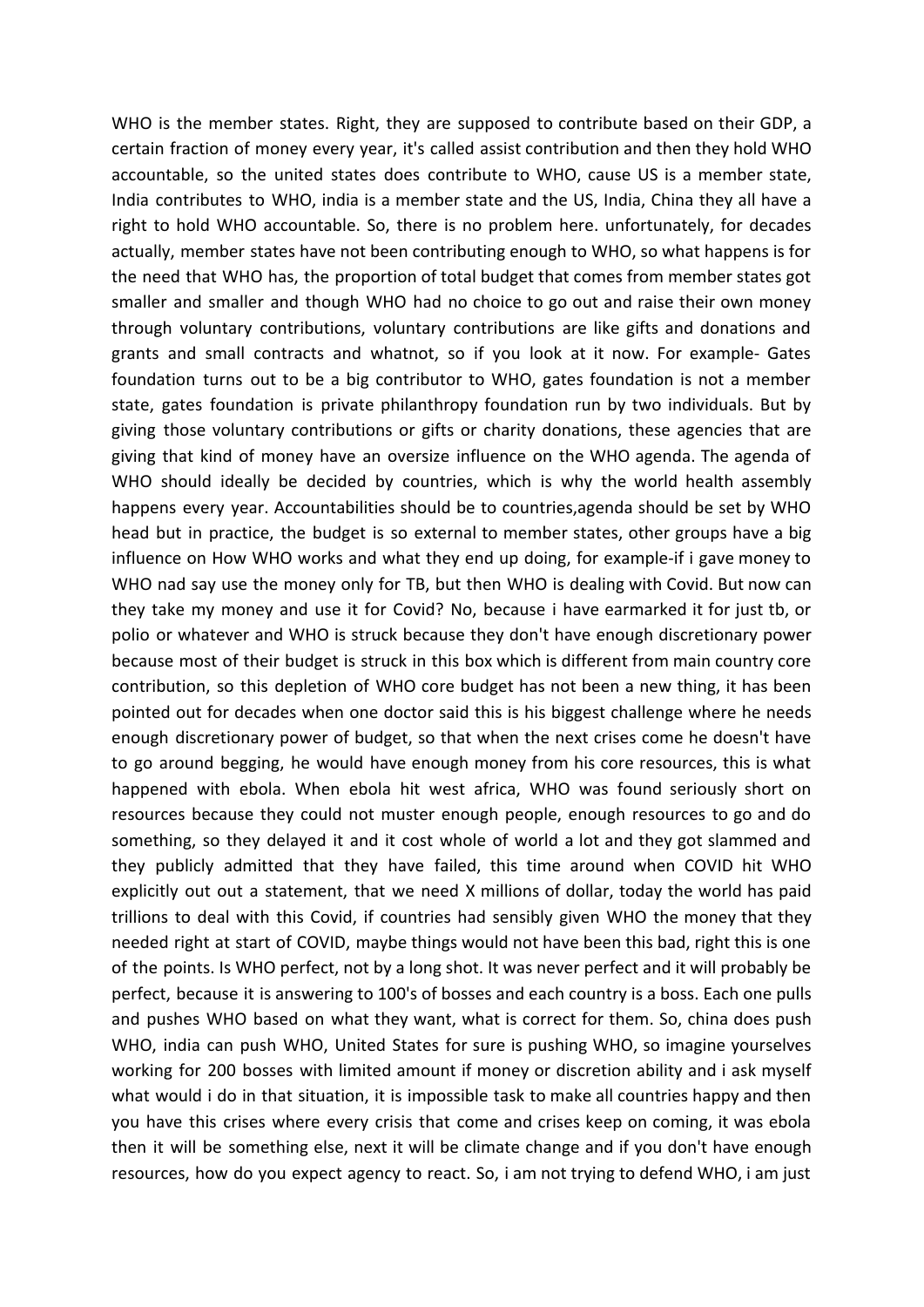trying to tell what there realities are, it is so easy to critique an UN agency but then even United Nations as a body is fundamentally flawed because we can see that with UN security council, all such as big political decisions are reprimanded but UN has no ability to actually punish any country, no matter what crazy stuff that country does, so the security council itself is dominated by the richest countries like the US, so other countries don't quite have a voice and even the most populous countries in the world don't have a voice, so all the flaws of the UN system is also reflected in WHO, which is a UN agency but is there an alternative legitimate body in the world is answerable to countries in world, other than answerable to donors, or private individuals or countries or whatever. So, the world needs a sensible honest code breaker who is not beholden to corporations, not beholden to individuals but is responsible to member states and as of today there is only one such organisation that is WHO. So, we can either strengthen it or we can kill it. But, if we kill it, what will we replace it with? That is the question everybody should be asking.

**Host:** Thank you so much for the very subtle explanation of How WHO hands are so tight. Those who have worked in Public Health have always known the health in equity is always in global Funding, have always been there. You have countries divided into HIC's- High Income Countries, Low income countries, middle income countries. Now, if you look at how the covid pandemic is panning out, as you also mentioned in your article very rightly, we see the LMIC is doing much better than those who fall in HIC.Going forward while WHO is one big aspect of it.Countries also give aid to one another. So,after this pandemic, post pandemic world as its being called now , how do you think this relationship between countries will look like, and will that distinction will now just blur away, will be no longer have these distinctions or these distinctions will remain, and the inequalities will just worsen.

**Guest:** You are absolutely right. The world is quite inequitable right now. If you look at global health funding, it is dominated by the highest income countries. The United States for example is the biggest contributor to international aid or development assistance.Uk, australia, canada,european governments and then the gates foundation and these are all main contributors. So, Trump's tweet that US gives a lot of money to WHO, but WHO is seemingly taking china's side is a dramatic example of how high income countries think that they own WHO, they think they own global health because of putting money on table and in fact the easiest way to control the agenda is to give money and when you give money you attach strings to it and you make sure that you control the agenda. So the global health has always been a colonial type of enterprise, in the past it was out and out colonialism where countries like Uk, european countries colonised parts of africa, asia and so on and so forth, extracted resources and they holded all the wealth, today it is a form of colonialism where high income countries holds all the strings and expect all of global health to serve them. So, global health is dominated by high income countries, every aspect funding, research, publications, credit, you name it, training in global health, everything is controlled by high income countries and notably US and UK. And within those countries it is dominated by men, older white men in elite institutions. This is a sad reality of global health. Even women don't have a great leadership role. 70% of the major global health agencies, Ceo are men,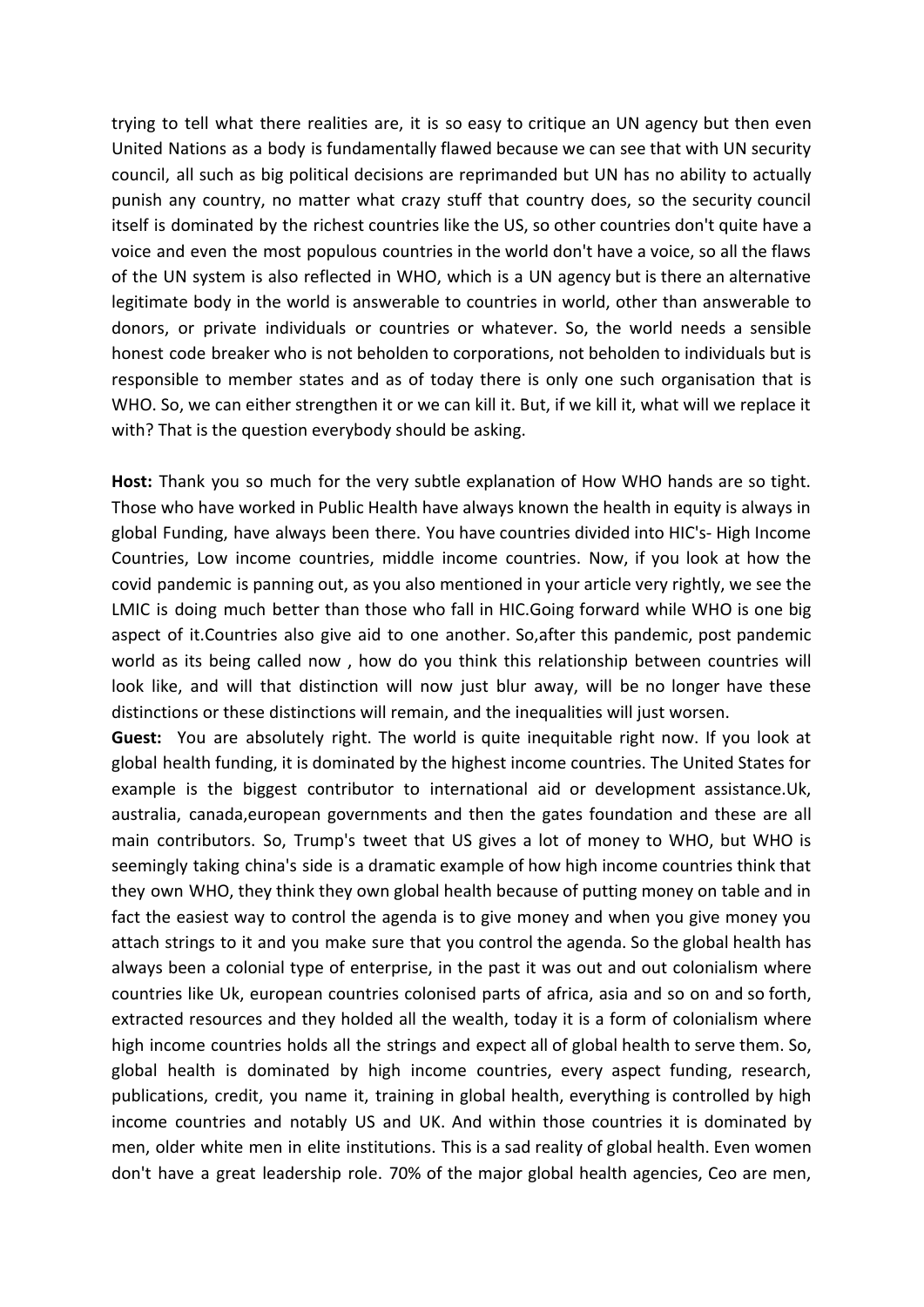hardly feminine seats in leadership roles. so, if you look WHO is an exception, Tedros is from ethiopia, but otherwise if you look at all other big agencies, global fund none of them are led by people from LMIC's, none of them are led by women, this is the extremely inequitable nature of global health scene and Trump's tweet makes that so blatant that we own you and you should do what we are asking you to do, which is essentially asking we are giving you money, we should be first on papers, we are going to take credit, global health is our baby and LMIC's are merely our sites for doing research. So, it is nowhere close to being equitable or reciprocal, nor or HIC is willing to learn from LMIC's. Even in this pandemic crisis, when they could be taking some valuable lessons on how south korea managed to control the epidemic, what taiwan did, there are a lot of lessons but they went on blundering their own way of worsening the crisis and highest income country US has watched uo their epidemic response so so dramatically that they found a way to blame WHO for it. So, this is the nature of global health and long sided nature. Now, will this fundamentally change, I am worried on multiple fronts. Even before COVID, you could already see that the world was trending towards an extreme form of nationalism, which India is a great example of, the United States is an example of, China is an example of, it's been like that. Not just nationalism, it has been authoritarian nationalism, isolationism, Trump building wall, banning travel, all of these are examples of isolationism. America first, make in india, its all about us and our country which totally goes aginst global solidarity and other principles we have talking about for decades and then all of this led to Xenophobia, for example an institutionalised racism, for example since Trump has been calling this an chinese virus, there have been all sorts of attacks of people of asian origin or chinese origin within the US, acts like presidrnt of a country promoting racism, and this is not trivial and its a very real issue, already Trump has muslim ban. He banned muslims from a lot of countries, we know what's happening in India with communal tension and religious tensions, all this means even before pandemic, this is a very deadly mix of authority nationalism, isolationism, xenophobia, racism and anti- scientific attitudes, Trump is a great example of someone who genuinely doesn't care for science, he has completely sidelined his best scientific brains. When Us has some top notch scientists in the world, why are they not leading the outbreak response right now? They have sidelined CDC, CDC is the world's foremost epidemic diligence service. 70 years they have been teaching the whole world how to control outbreaks,where they are now and the anti-vaccine movement is a great example of growing distress of science and expertise, we know what's happening in India, promoting cow urine, promoting all sorts of products that are untested right. The anti science goes well there is authoritarianism, and xenophobia is. This cluster is a deadly cocktail and when a pandemic affects, the last thing you want is this cocktail in place because this really weakens your response and india, us and even uk has completely failed in trusting their best scientific brains and acting on time, and they are also into this brexit and there isolation is they are also on their way, to becoming isolated through brexit. So, this contraction into oneself, one small country, on the border, putting ourselves ahead of others fails when you have a pandemic that's gonna sweep the whole world. So when you have a weak spot anywhere in the world, it will come back and haunt you, which means every country needs to watch out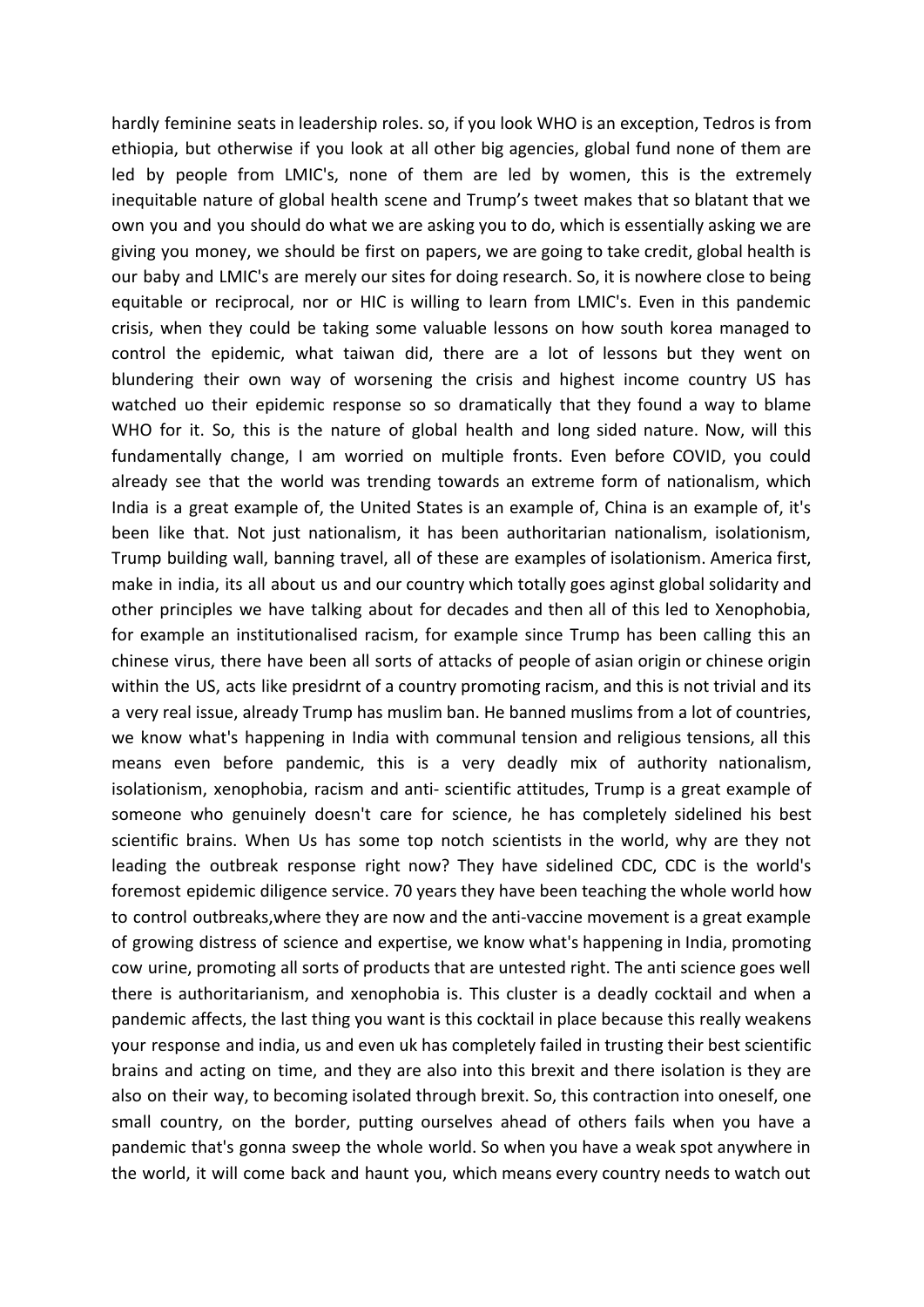for other countries. There is no place on earth that is safe. Nobody is immune, every country has to think about the whole world, and i fear that the next crises we will deal with which i predict will be climate change will have dramatic severe effects on all of us, again the world will be found wanting because we think we can wall of ourselves from impact of climate change which is just bullshit. Climate change affects the whole world, the whole planet is affected. So, this pandemic and climate change are test for humanities abilities to think beyond our narrow little lives, think beyond our cities, our countries ,our province and think about globe as a whole and have a more coordinated approach and who will coordinate the whole world if there is no central organisation like WHO, because politicians are incapable of coordinating. We have learn that, they cannot even communicate properly in the midst of a global crisis.They are taking potshots at each other, trying to steal chloroquine or supplies from each other, everything in this pandemic is exposing, how incapable our leaders are of thinking globe as a whole and how in a crisis we all become tribal in our mentality. We retract to our most basic unit. We want to hold toilet papers for our families, we want to stock up on food , even if it means, emptying out stores. What we are doing at an individual household level, are politicians doing at country level and if each country does that then you will have a fractured world, that is completely fragmented and disunited. And disunity is going to be our biggest challenge in coming decades because the pandemic has exposed our weakest spots or the fact that we don't invest in health, we always speak of the economy, but we don't invest in the health of people who are supposed to be in our economy. We don't care about public health. We don't care about solidarity and everyone of this is coming back to bite us right now.

**Host:** Do you think that the pandemic would fix something, something like you say, pharma supply. Can now use this opportunity to find a model in Pharma or even in R&D in development of a vaccine, so that it is spread in a more equitable fashion, like if one country is unsafe from like Covid, does the world would be safe. Do you think this pandemic would perhaps fix that.

**Guest:** I mean tte pharma model is so broken that i am just absolutely astounded that even in a pandemic situation, somebody said, some american companies are gonna make a killing on chloroquine, chloroquine was developed more than 50 years ago, it is off patent, it a cheap generic drug that shouldn't cost more than cents and yet in a midst of a global crisis, there are some corporates making schemes to profit from this. If that is how bad the situation is imagine, when a new covid vaccine comes out next year, how affordable will it be, who will get it first, Trump has already tried to make sure that no country other than the US has access to it. If you had it this way, he will hold all the vaccines and he will make the whole world beg for it and pay for it. Is this a standing time in our humanities history when we learn that the pharma model will never serve us, they will serve themselves and their shareholders which intend to do, that they are incapable of delivering something for the common good. So, I was actually shocked that so many people have been campaigning already saying when the new covid vaccine comes out, or medicine comes out, we want it to be affordable and free for all, so forth. You would think man, nobody needs to be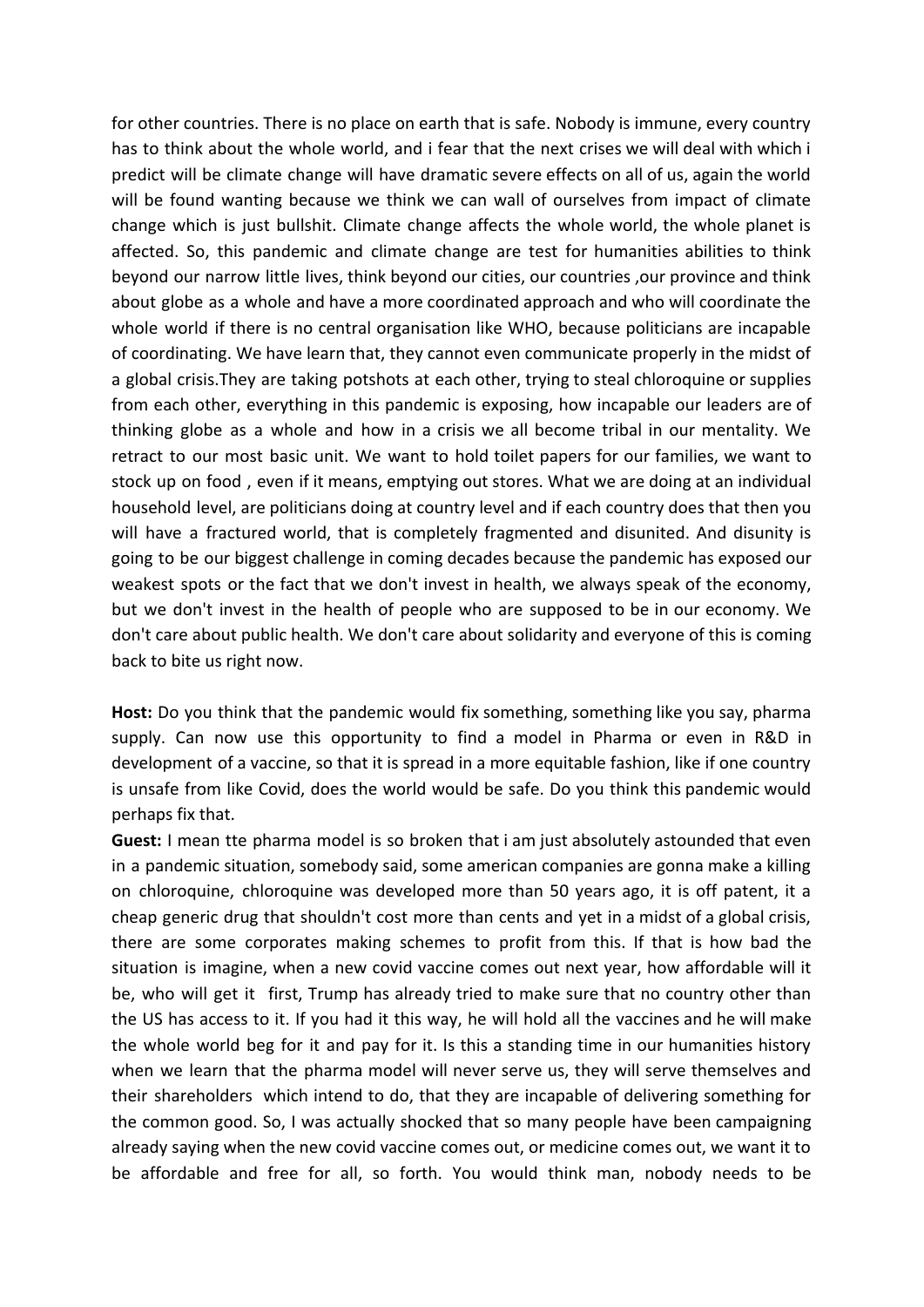campaigning for this to be given. It is far from given because we know the track record of Pharma companies. they are built to maximise their profits. They are incapable of breaking that mould because wall street will punish them if they do not protect their shareholders interest and because everything in that model is rigged to maximize the profit on returns. They are not the right group to even think about making global good products. So, now comes the question: in an extraordinary crisis can the government mandate using compulsory licensing and other instruments available for them through declaration and so on and so forth. The answer is absolutely yes. The countries did it in the AIDS crisis, there is no reason why countries cannot do it now, especially in an emergency countries have extraordinary power to do so and so there is still hope that countries can still work on it. Could countries also do things using public sector enterprises.Again the answer is Yes. Why has the public sector completely moved away from vaccine manufacturing. I mean India has some public enterprise. We could leverage all of them, so if India wanted chloroquine, lets say chloroquine worked, I personally don't see any evidence that it is working, but if it does work, it will take 10 days for India to set up companies that will manufacture million doses as necessary. That is kind of an ability India and countries could have. They could just make it on their own to save their people who are in crises.

**Host:** It's interesting that you talk about India and its major role as a pharma of the world, but I would like to get a quick snapshot if your mind, the discussion that has been going on regarding, should testing be made free or not free. There was a brief moment where it seemed like the supreme court of India said , private companies should not charge, it should be free and then they reversed the order saying that those who can afford still have to pay 4500 rupees. What's your take around this testing, should it be free, should it not be free. I mean in the public sector in india, it is already free, when you go to private sector, i mean it's going upto 6000 rs. with taxes per test, which is lot because it needs what 3 or 4 times this test and if you are a family of 3 or 4, it just multiples, so what's your take on this? **Guest:** For a country of India's size and potential and capability, why hasn't India build

enough public laboratories that can step up and do this kind of work, which goes to a bigger question, why has India underinvested in Health for decades and why has india allowed private sector to dominate to an extent it is right now. If the Indian public health delivery system was strong enough then much of the testing initially could have and should have come from the public sector and so the fact that India does not invest even 1.5 % of GDP on health, year after year, decade after decade is one of the biggest failures that needs to be discussed. There is no question, we cannot discuss anything in India if you don't acknowledge fundamental failure to invest in health, so that extreme privatisation has exposed India's weaknesses, just like Covid has exposed America's health systems fundamental Flaws, it is also revealing india's fundamental flaws that India has a very weak public health system which is not able to step up in public health crisis and now you have to go begging to private health Sector. Now private health sector, is so used to calling their own shots, they are mostly unregulated that they cannot understand why anybody is telling them what they should be doing, what they should be charging, it is simply not a system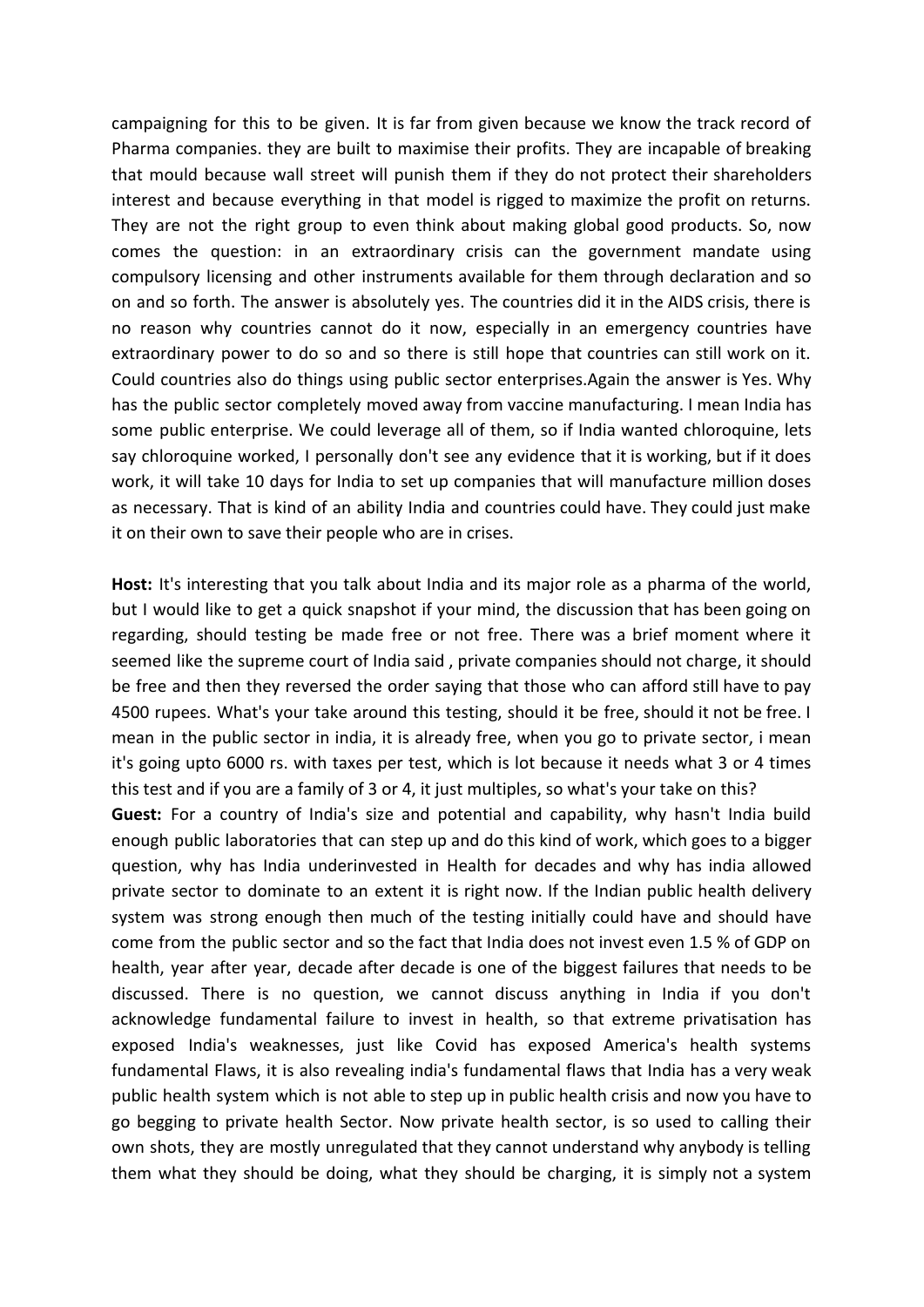that has been made to work for India people,the indian private health system is made to work for those who can pay, it is not used to responding to a national interest beyond just making their money, so,if india wanted to they could have said, everybody will offer the test free, public system, private system but for the private sector, we will reimburse them the actual costs. Whatever the costs are, it shouldn't be a huge amount of money but you can at least cover the core costs of running the test, so it is not a for profit test, it's an act cause test. So, if that proposal is made, at least some private players would have stepped up in a crisis. They have said OK, we don't mind if we dont make money but we cannot lose money.Some sensible way could have been taken care of, so the government should still have paid for everybody's test but atleast the cost incurred by private labs would have been reimbursed to them which would have been a sensible move right from get go.Now it has become all muddied and political and makes this whole thing more difficult,but it also goes to the fundamental issue that you cannot wake up and regulate private sector in middle of a pandemic, you already need to have clarity of thought, that this is india as a whole and all 1.3 billion people needs healthcare, you need affordable healthcare. For some it will be paid and delivered by the public healthcare, for others it will be delivered by the private sector but it will be effectively regulated by the government. Regulation of the private health sector is fundamental otherwise you will end up with, pandemics gauging, you will end up with an exploitative healthcare system, you end up with a private healthcare system that is completely unaccountable to anyone and it's like the wild west. All sorts of people are practicing medicine. Unqualified people are practicing medicine. The same procedure can cost thousand rupees in one hospital, 25000 in another hospital, 2 lakhs in another hospital, that kind of crazy mad variations in prices ,lack of transparency, i mean this is not the first time, India has faced all this and yet in the middle of the crises. I think India can use this crisis smartly and creatively to make sure the private health sector is accountable to the government.This is not the same as taking over the private sector. It is making the private sector deliver on common good which is healthcare for all in India. Countries have to think about all their residents citizens, not just those who come to the public sector. You have to think about the millions who go into the private sector and protect their interest. That is a job, setting norms, setting tariffs, setting guidelines is the job of the government and making all sectors accountable is also the government's job. It's on one hand india must increase its health expenditure, post pandemic if india continues to underinvest this 1.5% rubbish, nothing will ever change because next pandemic will be worse, these are the hopeful lessons that the world will learn that you cannot deal with a pandemic without universal health coverage as a lynchpin, a robust health system is required to having a pandemic preparedness.Right it's a requisite for a pandemic preparedensss.Lets go back to the other issue that you just said what is likely to happen to International Aid dependence. so, india's os no longer a low income country, India still accepts aid loans from the World Bank and so on. But india is also a donor country, India has given money. But there are many countries in Sub saharan africa i should say that are LIC and they are genuinely aid dependent. The big concern that i articulated in my blogpost is that you will have because of Covid, a deterioration of health status of like for example we just talked how deadly TB has become,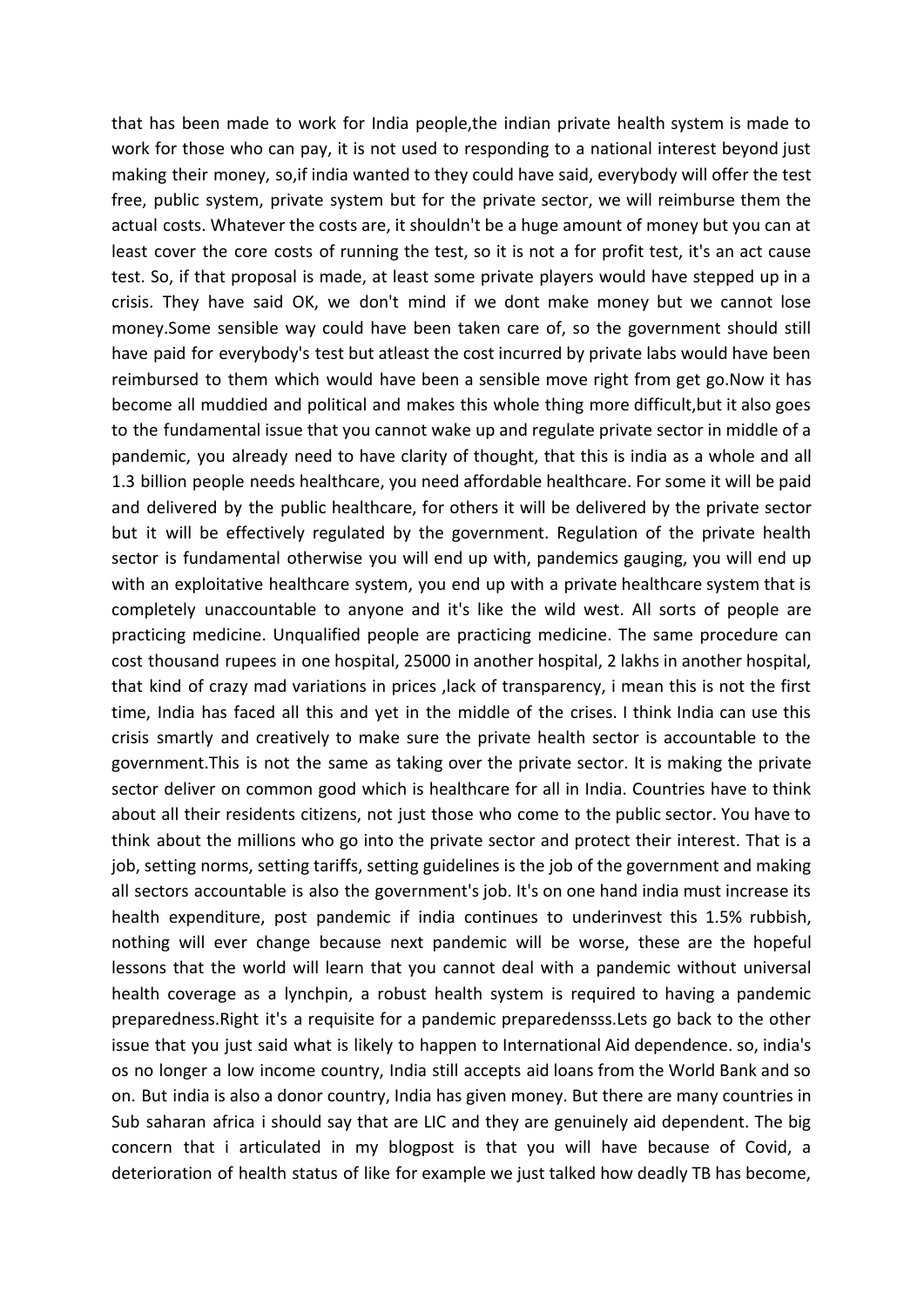how oolio might come back, how measles might come back, how everything we have worked hard for is getting degraded as we speak. So, LMICs will be dealing with massive health problems in coming years because COVID. LMIC economies are also getting smashed. We are already talking about a substantial contraction of Indian Economy. Economists are predicting a growth of no more than 1 % - 1.5%. The Indian economy has shrunk and the whole world is in recession, so you have this deadly mix of LMIC going into recession, yet the need for money has gone up because you have bigger problems of TB and malaria and 50 other things to worry about. At, the same time, HIC are dealing with trillions of dollars of economic losses, HIC are dealing with millions of unemployed people right now. Canada alone, more than a million people suddenly became unemployed overnight. US, 5 million plus people are asking for emergency unemployment benefits. Now, when HIC are faced with devastation of their own economies, how will they continue to give international aid to poorer countries? This is absolutely deadly on both sides. On one hand the need for aid has dramatically gone up in poorest countries but HIC abilities of willingness to give have dramatically shrunk. Can you imagine now Trump justifying to his voting base why he should send money to Sudan or to you know. I mean he says make america great again, see he is trying to kill WHO funding, the last thing he is gonna do is increase International aid, he will try to in fact kill International aid. Everyone is first concerned about what's devastating within our borders, before you start sending money overseas. Already some canadian people are tweeting that we should kill International aid and put that money into reviving canadian economy. In a crisis, everybody starts looking for themselves and this means huge drop potentially in development assistance or help and I fear many more countries willove from MIC to LIC or fail to rise from LIC to LMIC bracket. Economic growth in this devastation will empower many countries, and make them even more aid dependent which means HIC will be even more powerful, in the global health arena. Already they are dominating global health. But now since whatever resources are HIC's will be infinitely richer than LIC's. They will still control all the power . This further polarises global health in favour of HIC. The true ability of LMIC to come to the leadership is I think is dramatically weekend.

**Host:** The other aspect I think I really like to sort of talk about and really like to sort of talk about and sort of cling on to is the nature of government itself. For instance in India what we have seen, that for example the delhi incident, one that is there is a lot of communalising the incident itself that has happened but apart from that, there are now criminal cases being slapped against people who have been affected by the Covid-19 themselves and there is now like a stronger case being made to sort of use this for surveillance of the population and the public, do you think in some way there is an element of weaponizing the pandemic that is happening and do you think in coming days more resources will also be diverted towards the security aspects of global health because there is still a huge chunk of people that believed this was gone wrong. How do you react to this?

**Guest:** I mean it's also a massive concern that I highlighted in my blogpost. When this pandemic settles, every country will start investing in global health, as much as it protects their national interest. So, there is a risk, global health being a solidarity exercise that the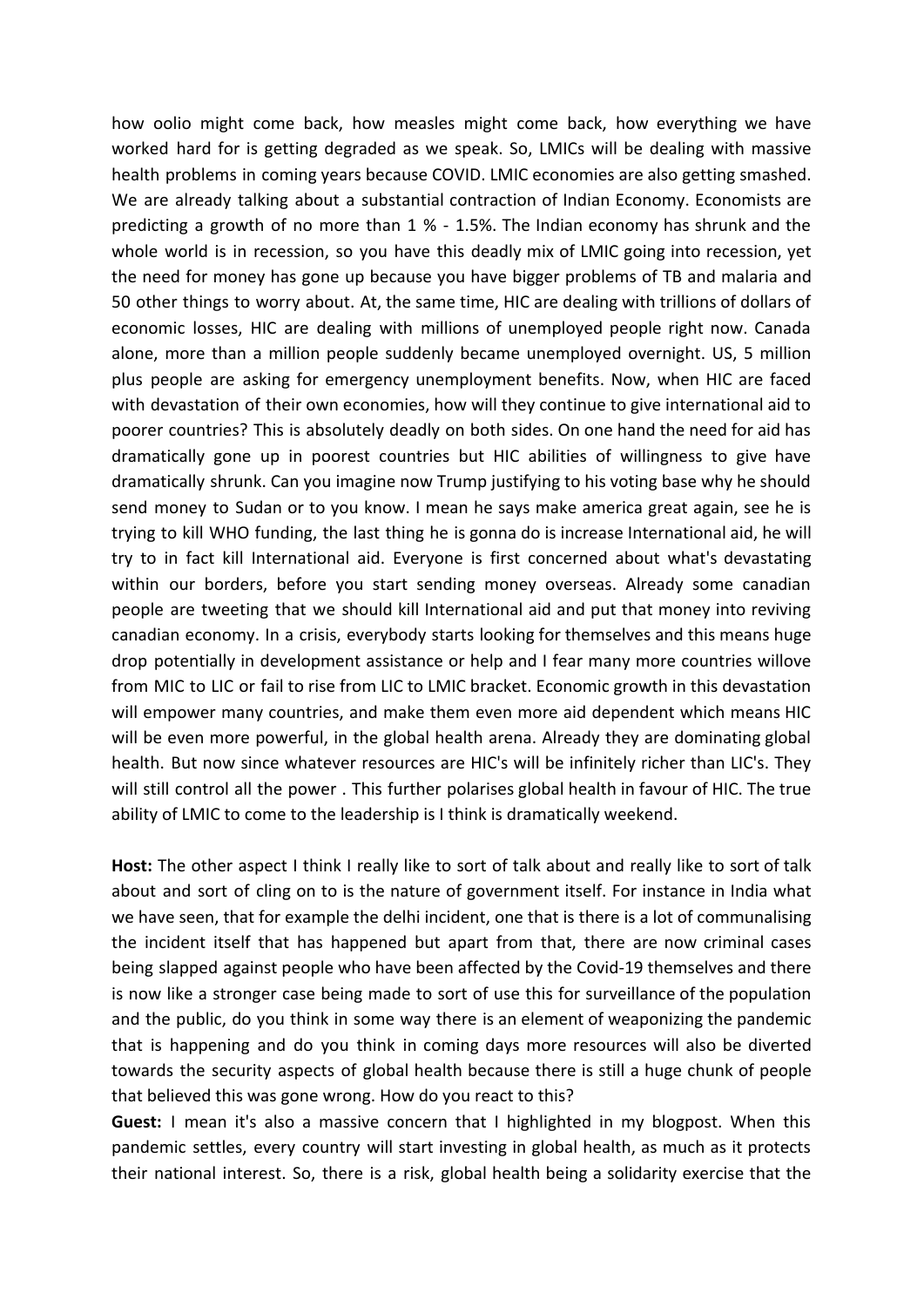poorest countries are also our members and all countries need support and health is a human rights issue and therefore we all need to help each other. On that novel Idea, global health can contract to its bare minimum which is we will invest in global health so long as our borders are secured. So, in that case we will only invest in you know a pandemic threat but we won't invest in maternal or child health because maternal and child health are not a pandemic issue right. So, this is securitization but it could take on an extreme form of securitization post pandemic. Everything is viewed through the narrow prism of security risks and then we already saw in this pandemic a gregarious violation of human rights and international health regulations. Country after Country has closed borders, banned travels, put in surveillance systems, lockdowns, everything that people have worked hard for have been smashed to pieces overnight. Stamping people hands, monitoring them on apps and i am blown away by the kind of human rights violations that have been happening and this erosion of social liberty and we know every leader makes use of a crisis to make them more powerful, this is exactly how facisism arose in Germany and so we know this is nothing like a crisis for global leaders to become intolerant, more authoritarian, i mean that is exactly the form of authoritarianism that we speak about. So, all of us who care about human rights will have our task cut out to push back against this to kind of descale this in the post pandemic world. Right now nobody is even able to do anything because of lockdowns or muzzling of india, there is relentless attack on media in many countries is also an example of this that you don't want any accountability in crisis.We are in a crisis leave us alone you know, we know what we are doing and if that means monitoring you, so be it, you are not allowed to ask a question. It's gonna be a phenomenal big challenge for human rights to kind of push the pendulum back towards the centre, that we all agree that we need to have some erosion of liberties to make the country safer or whatever. Just like all of us agreed that post 9/11, that airport security has to be much higher, we cannot do whatever we want, we agreed that it is an erosion of our liberties in some way but we all said fine, we will make airline transport safer and we will accept all these hits. Same thing will happen I think, we all have to accept some things or some checks on us. But how far the pendulum will swing toward this authoritarianism and big brother state is what I think where opportunity is.

**Host:** In a sense this is an opportunity to fix things that were broken but then it also feels like things have been that badly broken that it is not the time to fix it and we just look at how we survive this crazy virus which has brought the world down to its knees. So you personally and professionally, where do you think world is heading, say 2 months down the line when hopefully all this may be over or maybe not, how do you think things will be in the healthspace, do you think it will continue to gain same kind of headlines and primetime news slots that it is finally getting and do you think things will just fall back into some sort of normalcy.

**Guest:** You know there are days when i am optimistic, there are days when i am very pessimistic, i think that's our life in this crisis. The optimistic me hopes that humanity as a whole will come out of the pandemic stronger than we will choose to go with global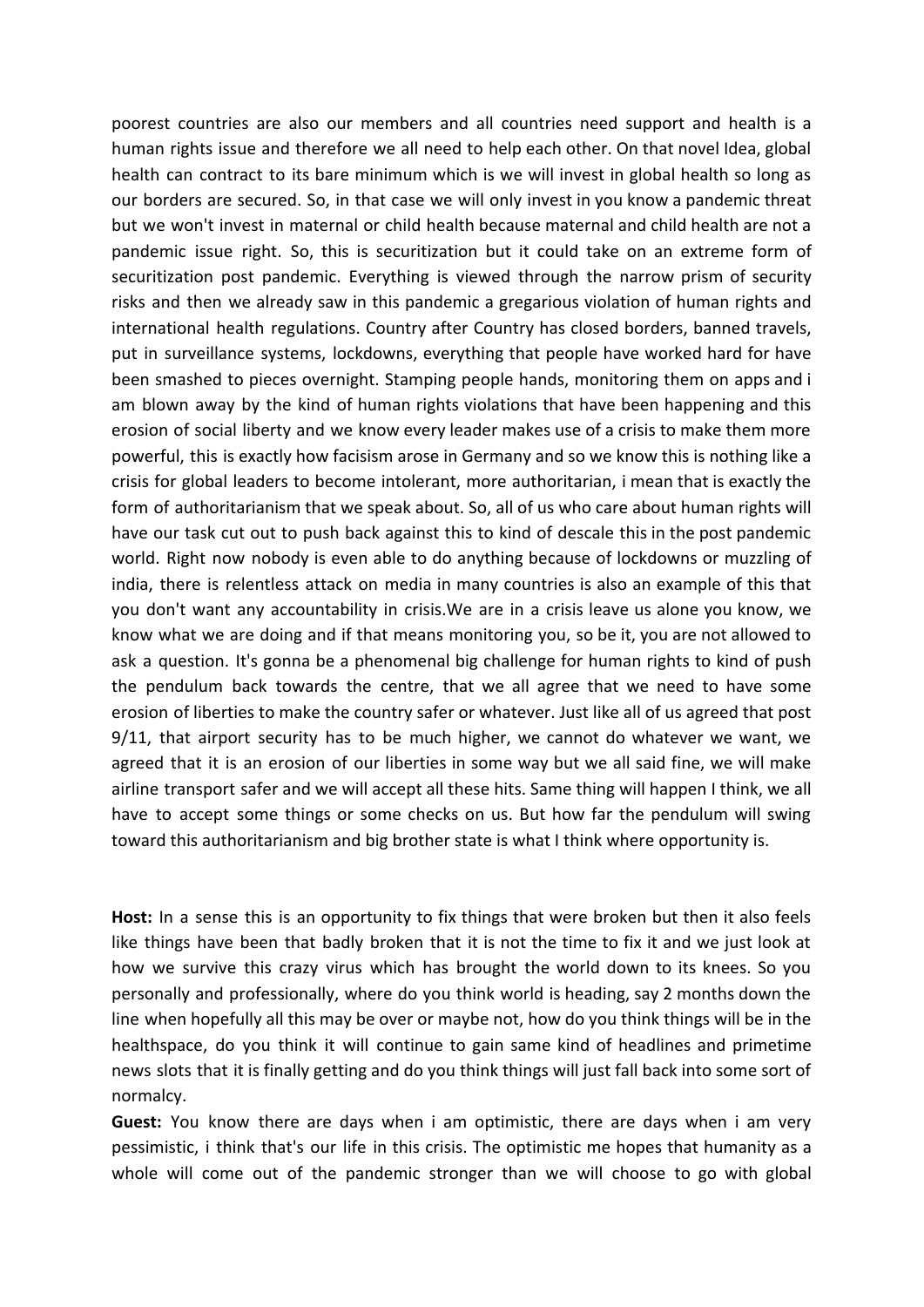solidarity as opposed to isolationism. In thought, as i already said that if we are disunited it will be going to make next pandemic even more harder to deal with because we are already distrusting each other right now.For example- these days very few countries seems to have trust in china or what china says but china is a very important country in global scheme. so, how will this unity help us when the next crisis comes and crises like planetary health and climate crises? Disunity will simply not cut it because we will not be able to survive that big crisis if we don't unite as planet earth. I am also hoping that the countries would have learnt a great lesson from this pandemic that we must invest in health. I mean health is genuinely wealth and we cannot simply talk about economic growth and not invest in peoples health.I think this is a phenomenal lesson especially for the united states and India, both countries have failed in investing in health and both countries have to take a step up and make universal health coverage a reality and we also need to understand that global health cannot be fighting pandemic one after other, we need to have a decent health system that prepares us for all future crisis. We cannot go from one crisis to another. I also hope that rich countries will not give up on foreign aid and development assistance . This will impedal so many poor countries that are simply not ready to take devastation that is coming their way. And i also hope that everyone will understand the need for a social safety net.If you have people who don't have sick leave, they don't have paid leave, they are living on hourly wages with no profits, then they simply cannot endure a lockdown or a quarantine or any of these crisis.Also, for the good or the bad, we only have one WHO, and there is no real alternative in my opinion even if other agency is created, it will have to be called something like world health organisation. There is only one central coordinating body. so, we could kill it, then we would be left high and dry, so there will be no sensible or honest broker to guide us in a crises.So, strengthening WHO, giving it the real world resources they need, empowering them to hold countries accountable, empowering them to you know enforce international health regulations which belongs to WHO. I hope there will be an outcome but, looking at what the US did to WHO, makes me skeptical whether that will happen or not. So, these are some of my hopes and I also hope that we will use this crisis to clear up this rubbish pharma model because if the pharma model will not serve a common good in the crises. We know that, we already knew that but it has just become so clearer that even today countries are not able to think out a common good ahead of corporate interest. so,some good can come out of it, I hope. As i said i am optimistic some days, i am very pessimistic some days but i want to really see the world survive this crisis. I hope my country India will survive this crisis. India can ill afford to take a big hit given the precarious nature of India's health but to not invest in health after this crisis will be such an opportunity lost for India.

**Host:** One more last question, I am also asking because you are an epi and because this is the most discussed and debated topic in India. Do you Think India is testing enough? **Guest:** Absolutely not.

**Host:** What would testing enough mean for a nation like India?